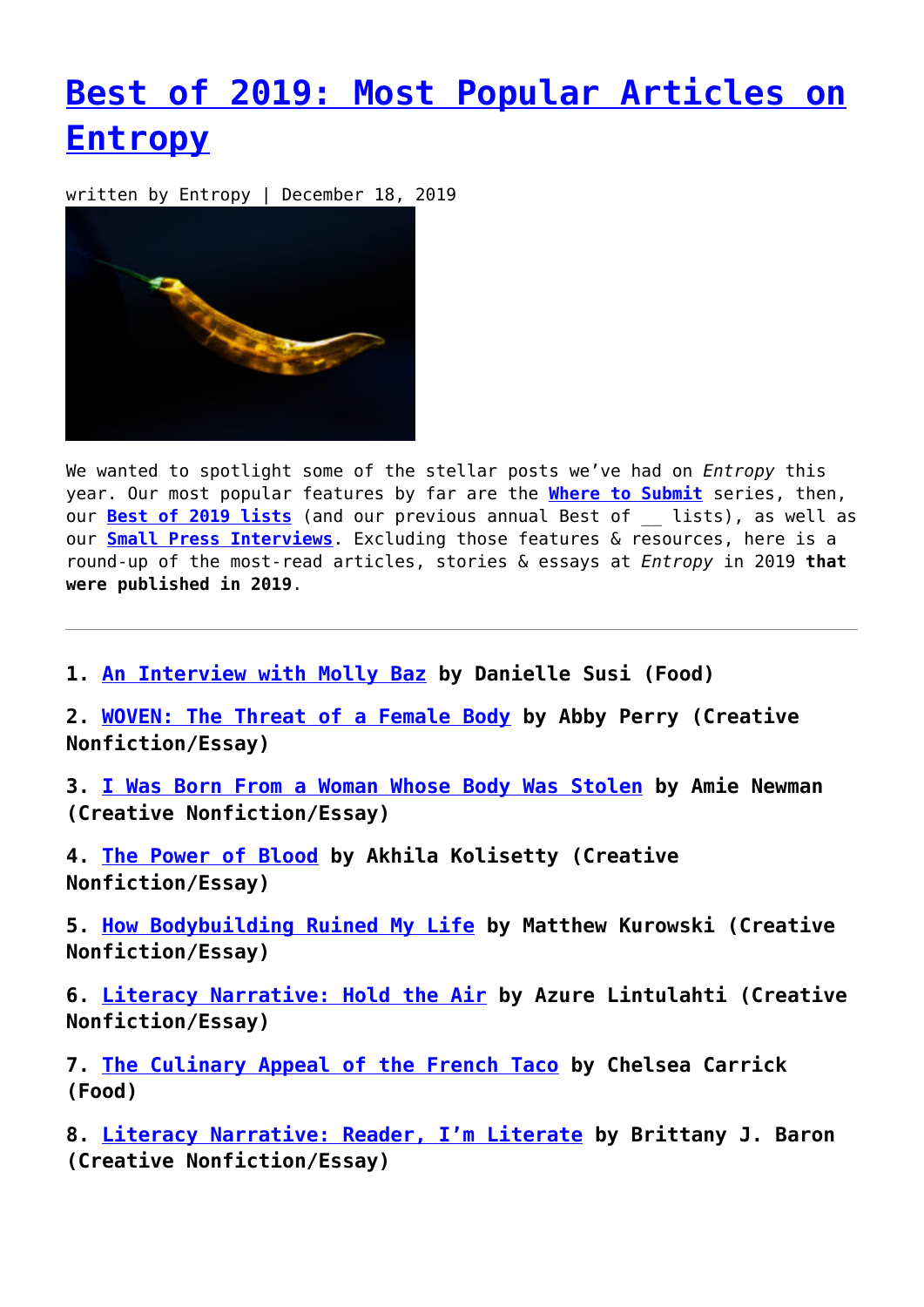**9. [Foster Care: Heroic Measures](https://entropymag.org/foster-care-heroic-measures/) by Amy Whipple (Creative Nonfiction/Essay)**

**10. [11 Palestinian-American Poets to Read](https://entropymag.org/11-palestinian-american-poets-to-read/) by Noor Hindi (List/Review)**

**11. [The Secret Fist](https://entropymag.org/the-secret-fist/) by Clare Boerigter (Creative Nonfiction/Essay)**

**12. [Percolations](https://entropymag.org/percolations/) by Daniel Elder (Creative Nonfiction/Essay)**

**13. [Central Heating](https://entropymag.org/central-heating/) by Brian Benson (Creative Nonfiction/Essay)**

**14. [The Only Black Man in Medina, North Dakota](https://entropymag.org/the-only-black-man-in-medina-north-dakota/) by Phillip Russell (Creative Nonfiction/Essay)**

**15. [You Are a Mother Now](https://entropymag.org/you-are-a-mother-now/) by Melissa Ximena Golebiowski (Creative Nonfiction/Essay)**

**16. [Literacy Narrative: You are Learning a New Language](https://entropymag.org/literacy-narrative-you-are-learning-a-new-language/) by Katie Prince (Creative Nonfiction/Essay)**

**17. [Literacy Narrative: The Man Who Mistook Himself](https://entropymag.org/literacy-narrative-the-man-who-mistook-himself-for-alice-munro/) for Alice Munro by Mark Gozonsky (Creative Nonfiction/Essay)**

**18. [Listing Literary San Francisco](https://entropymag.org/listing-literary-san-francisco/) by Denise Sullivan (Culture/List)**

**19. [The Talking Cure: Bunnies](https://entropymag.org/the-talking-cure-bunnies/) by Beth Boyle Machlan (Creative Nonfiction/Essay)**

**20. [The Loose Ends of Loss: When Someone Dies Mad At You](https://entropymag.org/the-loose-ends-of-loss-when-someone-dies-mad-at-you/) by Danielle Shorr (Creative Nonfiction/Essay)**

**21. [Diagnosis: A Literacy](https://entropymag.org/diagnosis-a-literacy/) by Janelle Tan (Creative Nonfiction/Essay/Poetry)**

**22. [Dinnerview: Tommy Pico](https://entropymag.org/dinnerview-tommy-pico/) by Danielle Susi (Food)**

**23. [Super Smash Bros. Ultimate is the Spirit of Generosity](https://entropymag.org/super-smash-bros-ultimate-is-the-spirit-of-generosity/) by Byron Alexander Campbell (Video Games)**

**24. [Literacy Narrative: When I Was Thirty-Five: Singing Sinatra](https://entropymag.org/literacy-narrative-when-i-was-thirty-five-singing-sinatra-my-way/) [My Way](https://entropymag.org/literacy-narrative-when-i-was-thirty-five-singing-sinatra-my-way/) by Richard Compean (Creative Nonfiction/Essay/Music)**

**25. [New Poetry from Ayeh Bandeh-Ahmadi](https://entropymag.org/new-poetry-from-ayeh-bandeh-ahmadi/) (Poetry)**

**26. [Listing Literary Los Angeles: Part 1](https://entropymag.org/listing-literary-los-angeles-part-1/) by Mike Sonksen**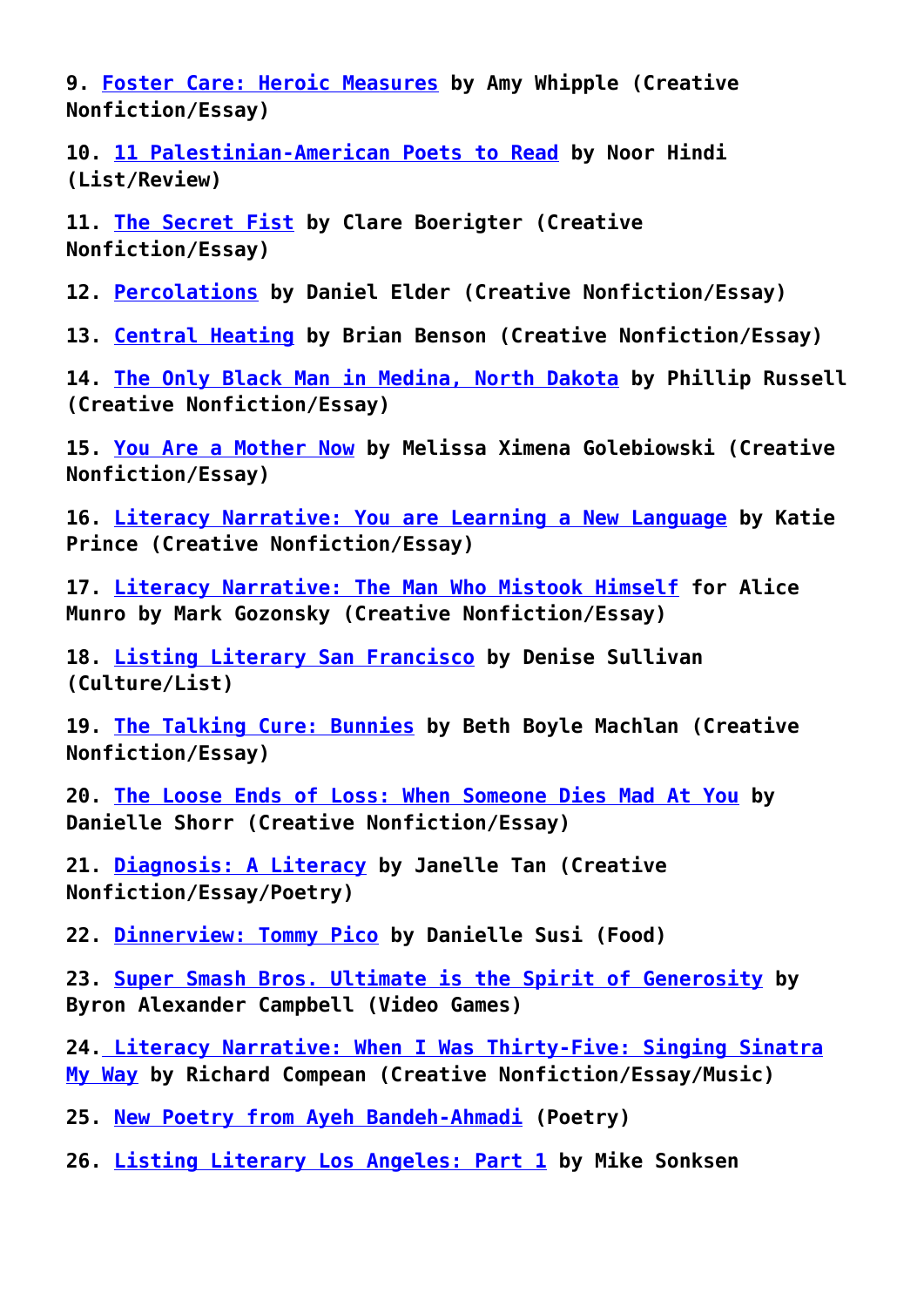**(Culture/List)**

**27. [The Weight of Heavy: Notes on Kiese Laymon's American Memoir](https://entropymag.org/heavy-kiese-laymon/) by Tania Pabón Acosta (Review)**

**28. [Because Love is a Roar: Sketching a Critical Race Poetics](https://entropymag.org/because-love-is-a-roar-sketching-a-critical-race-poetics/) by Jason Magabo Perez (Creative Nonfiction/Essay)**

**29. [Mad Girl](https://entropymag.org/mad-girl/) by Kat Moore (Creative Nonfiction/Essay/Music)**

**30. [Literacy Narrative: Echoing Halloos and Memories](https://entropymag.org/literacy-narrative-echoing-halloos-and-memories/) by Leigh Stern (Creative Nonfiction/Essay)**

**31. [Literacy Narrative: Jean Rhys, the Writing Life, and Money](https://entropymag.org/literacy-narrative-jean-rhys-the-writing-life-and-money/) by Rachel Veroff (Creative Nonfiction/Essay)**

**32. [Literacy Narrative: Consentido](https://entropymag.org/literacy-narrative-consentido/) by Aurora Huiza (Creative Nonfiction/Essay)**

**33. [Girls and Boys](https://entropymag.org/girls-and-boys/) by Diana Whitney (Creative Nonfiction/Essay)**

**34. [WOVEN: I Have Never Invited Him Home](https://entropymag.org/woven-i-have-never-invited-him-home/) by Giedre Pavalkyte (Creative Nonfiction/Essay)**

**35. [WOVEN: In Defense of Sound](https://entropymag.org/woven-in-defense-of-sound/) by Chelsea Dingman (Creative Nonfiction/Essay)**

**36. [An Illicit Affair](https://entropymag.org/an-illicit-affair/) by Grace Segran (Creative Nonfiction/Essay)**

**37. [WOVEN: Giving Up the Ghost](https://entropymag.org/woven-giving-up-the-ghost/) by Stacy Jane Grover (Creative Nonfiction/Essay)**

**38. [House Hunting](https://entropymag.org/house-hunting/) by Helga Berliner Weinbach (Creative Nonfiction/Essay)**

**39. [The Talking Cure: Thou Mayest](https://entropymag.org/the-talking-cure-thou-mayest/) by CL Young (Creative Nonfiction/Essay)**

**40. [Alfonso Cuarón's Roma: A Feminist Film](https://entropymag.org/roma-a-feminist-film/) by Leslie Simon (Film)**

**41. [Hunt A Killer, Earthbreak, and Empty Faces: Escapism for the](https://entropymag.org/hunt-a-killer-earthbreak-and-empty-faces-escapism-for-the-post-truth-era/) [Post-Truth Era](https://entropymag.org/hunt-a-killer-earthbreak-and-empty-faces-escapism-for-the-post-truth-era/) by Byron Alexander Campbell (Games)**

**42. [If You Jump Into My Arms I Will Catch You](https://entropymag.org/if-you-jump-into-my-arms-i-will-catch-you/) by Miriam Feldman (Creative Nonfiction/Essay)**

**43. [Get Me To The Purple Onion On Time](https://entropymag.org/get-me-to-the-purple-onion-on-time/) by Joel Gion (Music)**

**44. [On Not Becoming a Bishop](https://entropymag.org/on-not-becoming-a-bishop/) by The Rev. Elizabeth Felicetti**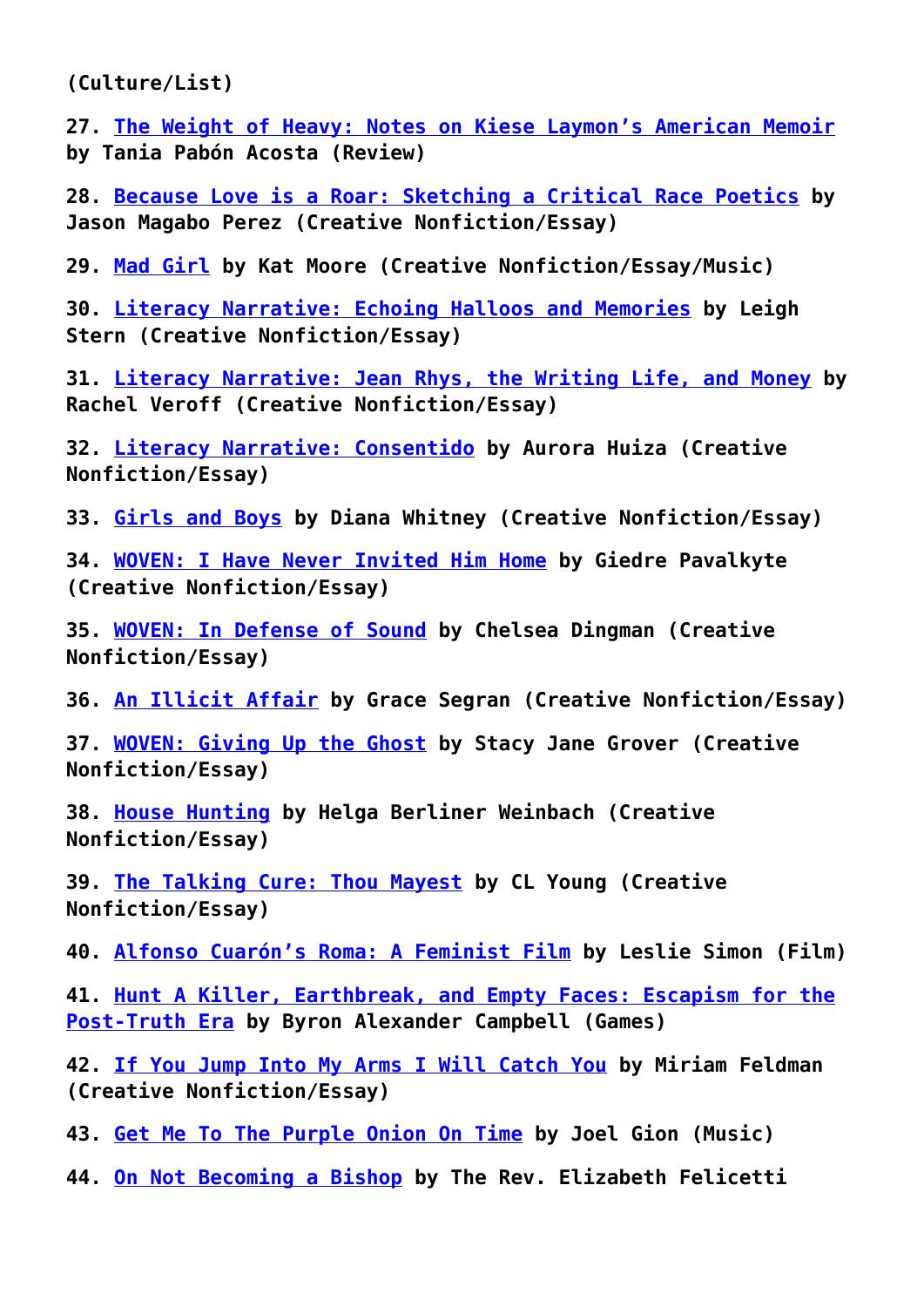**(Creative Nonfiction/Essay)**

**45. [Eating My Grief](https://entropymag.org/eating-my-grief/) by Courtney Cook (Creative Nonfiction/Essay)**

**46. [Mini-Syllabus: Co-Dependencies: Affected Bodies & the](https://entropymag.org/mini-syllabus-co-dependencies-affected-bodies-the-languages-of-personhood/) [Languages of Personhood](https://entropymag.org/mini-syllabus-co-dependencies-affected-bodies-the-languages-of-personhood/) by Janice Lee (Syllabus)**

**47. [September 11](https://entropymag.org/september-11/) by David James (Creative Nonfiction/Essay)**

**48. [WOVEN: We Pay](https://entropymag.org/woven-we-pay/) by Heather Siegel (Creative Nonfiction/Essay)**

**49. [The Talking Cure: Of Zombies, Wolves, Girls, and Holes](https://entropymag.org/the-talking-cure-of-zombies-wolves-girls-and-holes/) by Kristen E. Nelson (Creative Nonfiction/Essay)**

**50. [Foster Care: Sister Lives](https://entropymag.org/foster-care-sister-lives/) by Sandra LeDuc (Creative Nonfiction/Essay)**

## **And, our most popular posts ever, since launching in 2014:**

*(not including pieces listed above or our Where to Submit / Small Press / Best of Year Lists*)

- **1. [WOVEN: A Refuge for Jae-in Doe: Fugues in the Key of English](https://entropymag.org/a-refuge-for-jae-in-doe-fugues-in-the-key-of-english-major/) [Major](https://entropymag.org/a-refuge-for-jae-in-doe-fugues-in-the-key-of-english-major/) by Seo-Young Chu (Creative Nonfiction)**
- **2. [25 Very Literary Songs](https://entropymag.org/25-very-literary-songs/) (List / Music)**
- **3. [The Essential Albums of Vaporwave](https://entropymag.org/the-essential-albums-of-vaporwave/) by Giacomo Lee (Music)**
- **4. [Autobiography of a Tree](https://entropymag.org/autobiography-of-a-tree/) by Annie Wenstrup (Creative Nonfiction)**
- **5. [ON MARJORIE PERLOFF](https://entropymag.org/on-marjorie-perloff/) by Fred Moten (Culture / Opinion)**
- **6. [Some Thoughts on The Signal](https://entropymag.org/some-thoughts-on-the-signal/) by Janice Lee (Film / Review)**

**7. [If You Hear Something Say Something, Or If You're Not At The](https://entropymag.org/if-you-hear-something-say-something-or-if-youre-not-at-the-table-youre-on-the-menu/) [Table You're On The Menu](https://entropymag.org/if-you-hear-something-say-something-or-if-youre-not-at-the-table-youre-on-the-menu/) by Jen Hofer (Culture / Opinion)**

**8. [21 Women Writers From Before 1500 That You've Probably Never](https://entropymag.org/women-writers-from-before-1500-that-youve-probably-never-heard-of/) [Heard Of](https://entropymag.org/women-writers-from-before-1500-that-youve-probably-never-heard-of/) (List)**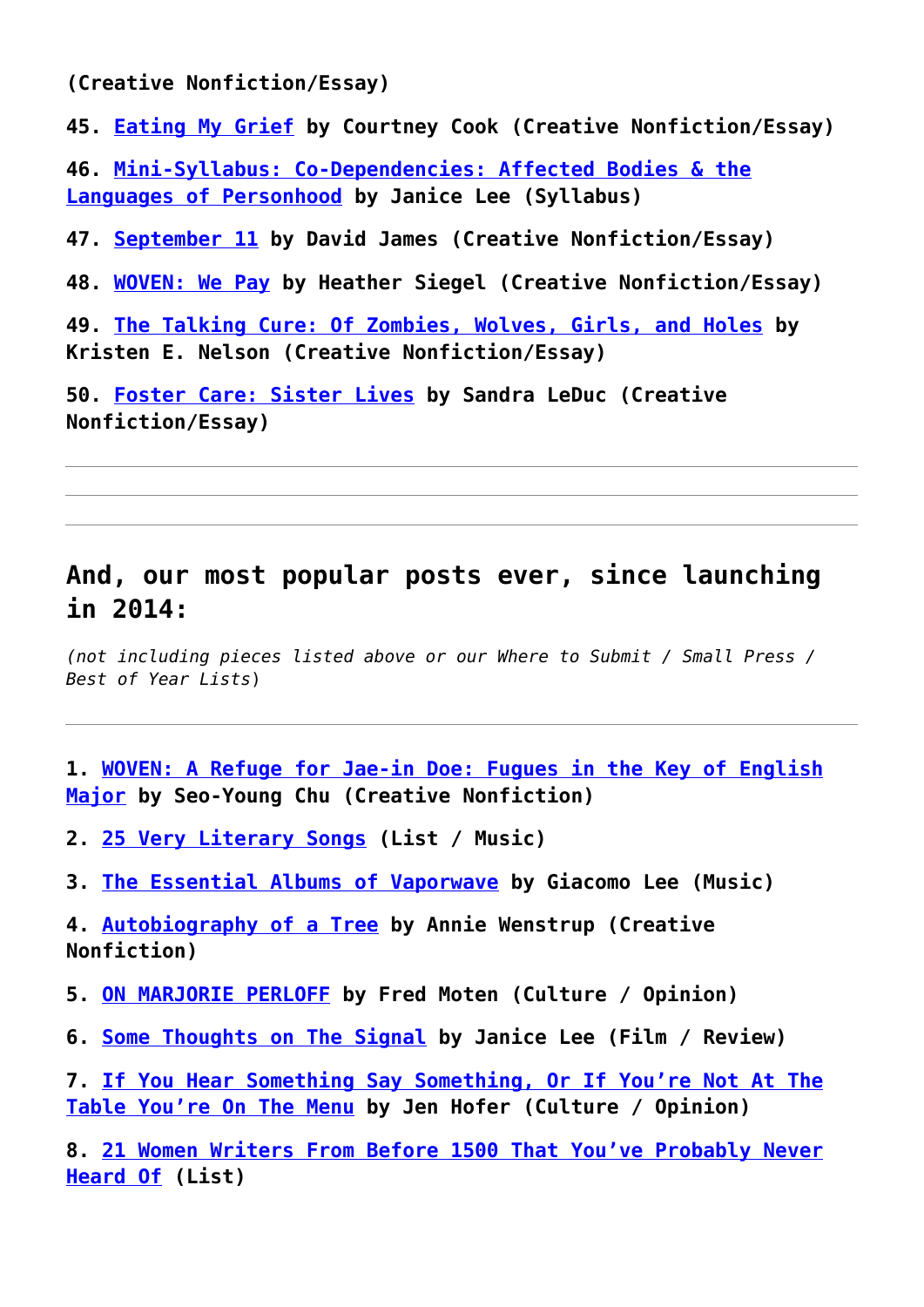**9. [D&D with Entropy: Lost Mine of Phandelver – Part One](https://entropymag.org/dd-with-entropy-lost-mine-of-phandelver-part-one/) by Edward J Rathke (Board Games / Conversation)**

**10. [The Poetics of Spaces: Outer Space](https://entropymag.org/the-poetics-of-space-outer-space/) by Janice Lee (Creative Nonfiction)**

**11. [30 Years of Ghibli: Princess Mononoke](https://entropymag.org/30-years-of-ghibli-princess-mononoke/) by Edward J Rathke (Film / Review)**

**12. [Spell to Summon the Spirit of Cameron Parsons](https://entropymag.org/spell-to-summon-the-spirit-of-cameron-parsons/) by Amanda Yates Garcia (Art / Occult)**

**13. [30 Years of Ghibli: Laputa: Castle in the Sky](https://entropymag.org/30-years-of-ghibli-laputa-castle-in-the-sky/) by Edward J Rathke (Film)**

**14. [20 Literary Memes](https://entropymag.org/20-literary-memes/) (List)**

**15. [25 Novels On Failure](https://entropymag.org/novels-on-failure/) by Janice Lee (List)**

**16. [On Trigger Warnings, Part I: In the Creative Writing](https://entropymag.org/on-trigger-warnings-part-i-in-the-creative-writing-classroom/) [Classroom](https://entropymag.org/on-trigger-warnings-part-i-in-the-creative-writing-classroom/) by M./Maybe Henry Milks (with CAConrad, Jos A. Charles, Andrea Lawlor, Sarah Schulman, Aishah Shadidah Simmons, Anna Joy Springer) (Conversation / Opinion)**

**17. [The House is On Fire: Race, Gentrification, Houston and the](https://entropymag.org/the-house-is-on-fire-race-gentrification-houston-and-the-de-menil-family-legacy/) [de Menil Family Legacy](https://entropymag.org/the-house-is-on-fire-race-gentrification-houston-and-the-de-menil-family-legacy/) by John Pluecker (Current Events)**

**18. [Bird Box](https://entropymag.org/bird-box-by-josh-malerman/) [by Josh Malerman](https://entropymag.org/bird-box-by-josh-malerman/) by Richard Thomas (Review)**

**19. [My Body's Bad Glue](https://entropymag.org/my-bodys-bad-glue/) by Carolyn Zaikowski (Creative Nonfiction)**

**20. [We've All Always Been Lichens: Donna Haraway, the](https://entropymag.org/weve-all-always-been-lichens-donna-haraway-the-cthulhucene-and-the-capitalocene/) [Cthulhucene, and the Capitalocene](https://entropymag.org/weve-all-always-been-lichens-donna-haraway-the-cthulhucene-and-the-capitalocene/) by Leif Haven (Sci Fi / Literature)**

**21. [On Dust](https://entropymag.org/on-dust/) by Edward J Rathke (Art)**

**22. [Awaiting Trial](https://entropymag.org/50633-2/) by Olowogboyega Olumuyiwa (Creative Nonfiction/Essay)**

**23. [16-bit era JRPGs you should have played, but probably didn't](https://entropymag.org/16-bit-era-jrpgs-you-should-have-played-but-probably-didnt/) by Emily Lee (List / Video Games)**

**24. [Cosmopolitan Moonshine: The SoGoth Populism of the Drive-By](https://entropymag.org/cosmopolitan-moonshine-the-sogoth-populism-of-the-drive-by-truckers-part-one/) [Truckers, Part One](https://entropymag.org/cosmopolitan-moonshine-the-sogoth-populism-of-the-drive-by-truckers-part-one/) by Jason Gubbels (Literature / Music)**

**25. [The Books That Have Devastated Us](https://entropymag.org/the-books-that-have-devastated-us/) (List)**